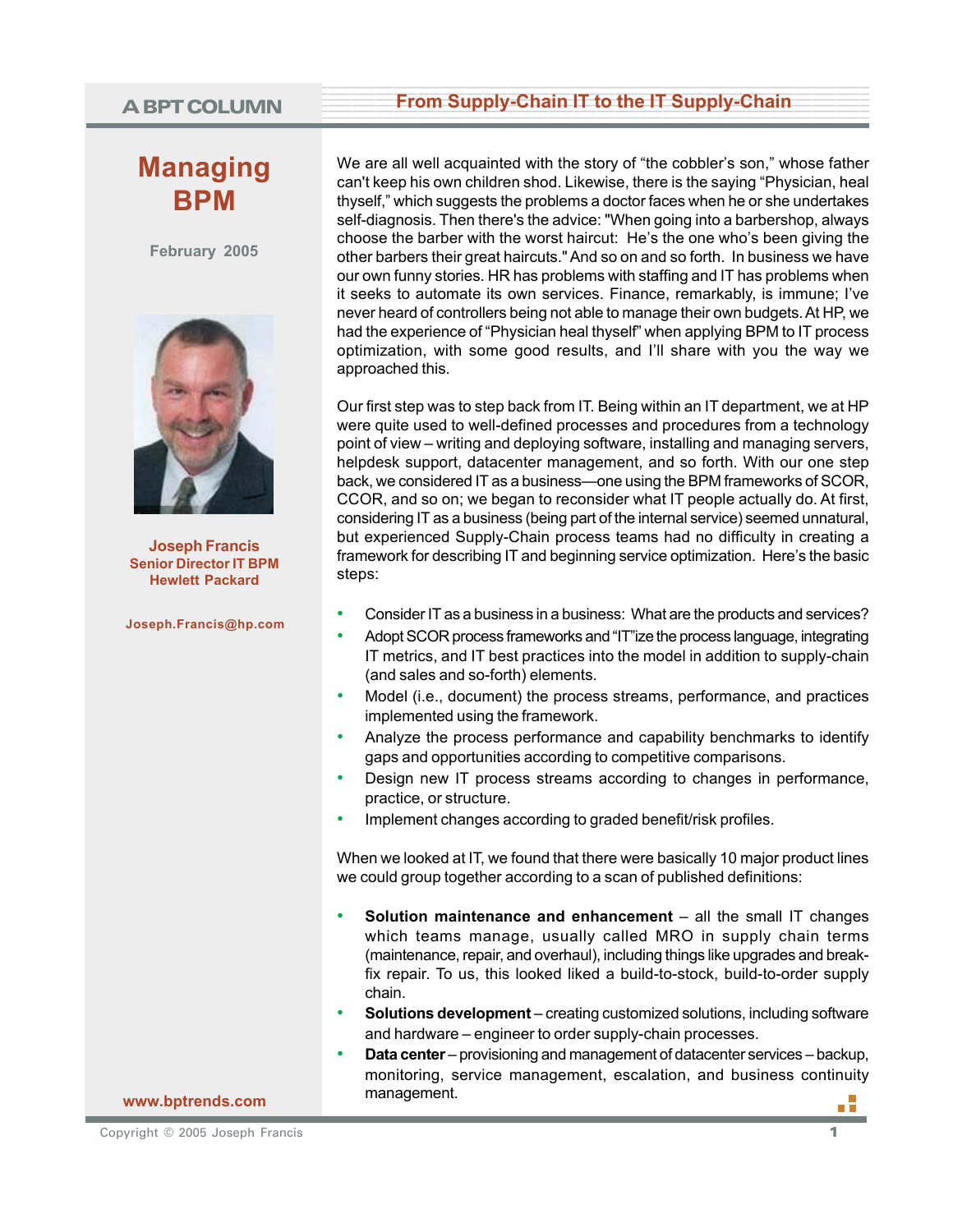# **Example 15 From Supply-Chain IT to the IT Supply-Chain**

#### **Managing BPM**

## **by Joseph Francis**

**February 2005**

- **Data storage** selection, installation, and maintenance of storage capability, whether it means shared or private storage, secure or public – all the forms.
- **Desktops** selection, installation, and maintenance of desktop processing capability. It may nor may not include office automation resources, but definitely is about the standard footprint companies must manage
- **Help desk** From our "CCOR" framework, this was the same as post-sales support combined with SCOR returns and repair event management . It links to solutions, hardware, and networking
- **IT asset management** return, repair, redeployment, retirement, performance measurement of hardware assets – things like printers, monitors, as well as desktops, servers, and so on.
- **System retirement –** services supporting consolidation, archiving, and removal of IT solution. It most resembles "end of life" processes in supplychain and product design.
- **Voice and data networks** selection, installation, and maintenance of network capacity, including hardware like routers, and switches, and software like monitoring systems and security controls

Many sources identified **chargeback management** as a core IT activity along with **vendor management**, but we later considered these to be sub-processes (SCOR Deliver, and SCOR source) of the main 10 activities.

For several reasons, we selected **desktops** as a first program to see how applying IT supply-chain optimization would work. First, in gaining sponsorship for the program, we had some difficulty convincing people that we can consider "IT" as a supply-chain, but when we spoke of desktops they could begin to see clearly how it was a supply-chain which delivered desktop processing capability. Second, we had a fair amount of existing SCOR process documentation from the HP-Compaq merger that we could re-use to simplify the program activities. Third, because of the internal spend on desktops, it was clearly an area where we could identify immediate advantages. So we got programs sponsorship for a BPM IT Supply-Chain optimization program for desktops.

Without going into the mind-numbing details (for those who are interested, using our standard BPM techniques we ended up with 6 volumes of definition on the process), our first pass at identifying how IT looked as a business for desktops created the view illustrated in Figure 1.

Starting with the lower right quadrant, we were able to recast most of the desktop fulfillment activities in the SCOR Supply-chain framework with some overlap in request management with CCOR and the customer chain. In the lower left hand quadrant, we looked at most of the desktop "image" or design activities in terms of product design frameworks. In fact, IT architecture management is for the most part identical to product design which was handy. In the upper left hand quadrant, we found congruence between classic market analysis, market offering, and lifecycle management (demand management and generation) and how you should plan the IT offerings. (What does the business need? What are other companies offering and managing?) Lastly, examining the upper right hand quadrant we found that most IT activities managing end-users were essentially

пñ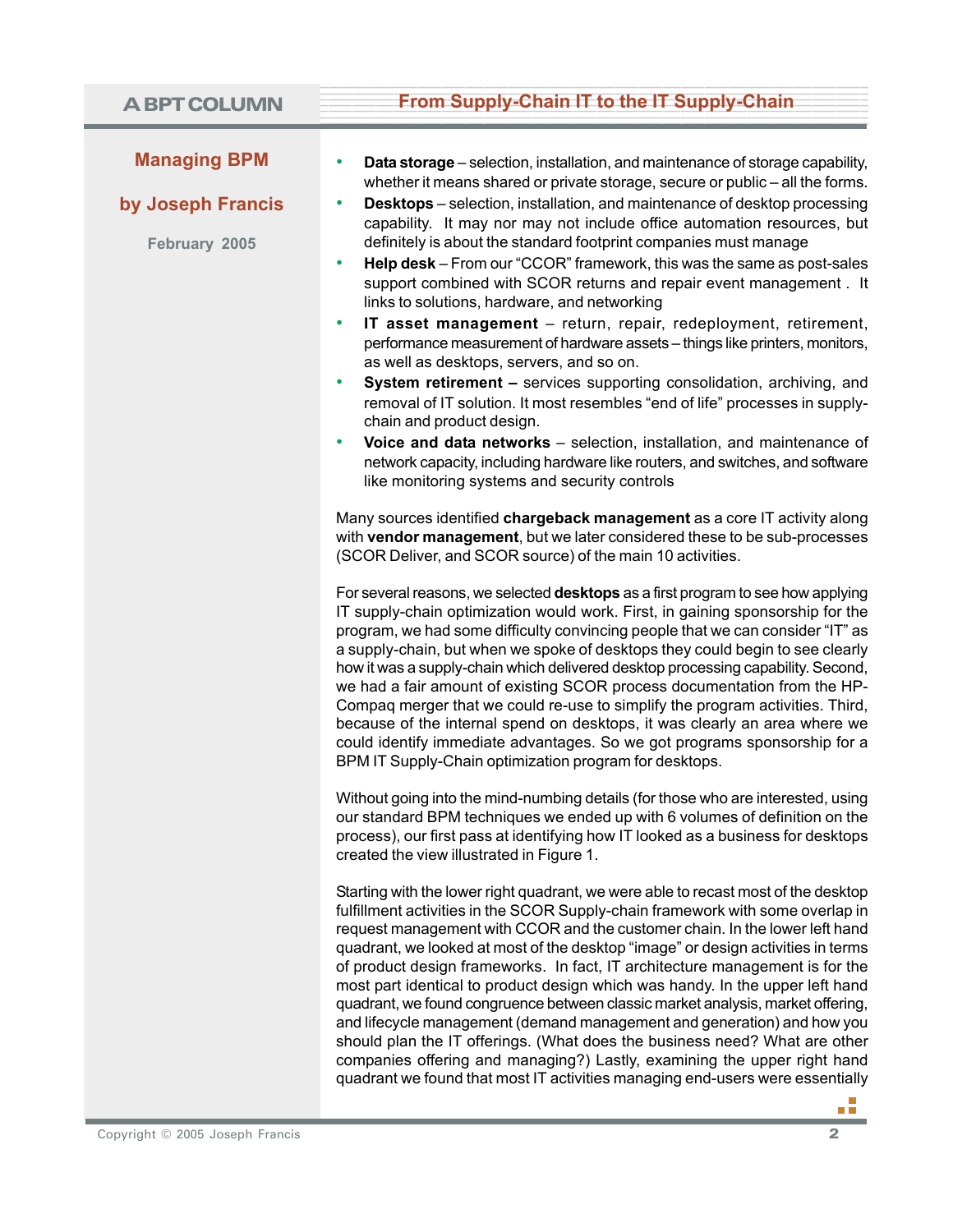# **A BPT COLUMN**

# **Example 15 From Supply-Chain IT to the IT Supply-Chain**

# **Managing BPM**

**by Joseph Francis**

**February 2005**



the same as customer-management activities (selecting products, pricing, postsales support), which is no surprise, of course; end users are the IT customers. With this "level-1" view, we went, in turn, to identify level-2 and level-3 processes and, further, to describe 100% of IT processes as classical business. Of course, the vast majority of process, cycle time and cost were embedded in the "IT supply-chain section," where we focused on the next stage of the program, our analysis.

Based on the balanced scorecard and focus areas from our sponsors, we began to analyze the "supply-chain," and, in particular, the relationship of supply-chain performance to "product design" (or desktop capability and image) and "sales" (user desktop selection and support). The "scorecard" we used was a combination of SCOR metrics, CCOR, DCOR, and MCOR metrics. Without showing internal benchmarks, this is the type of scorecard approach we took:

| <b>Performance</b><br><b>Attribute</b> | <b>Measurement</b>                                                                                                           | Project<br><b>Measurement</b>     |
|----------------------------------------|------------------------------------------------------------------------------------------------------------------------------|-----------------------------------|
| Profitability                          | Gross Revenue<br><b>Customer Franchise</b><br>Average profit per customer                                                    |                                   |
| Reliability                            | <b>Customer Loyalty</b><br>Delivery Performance<br>Perfect Order Fulfillment<br>Fill Rate<br>Engineering Changes per Product |                                   |
| Responsiveness                         | Time-to-Mark<br>Order Fulfillment Lead -time                                                                                 |                                   |
| Flexibility                            | Response Time                                                                                                                |                                   |
| Cost                                   | Cost of Sales<br>Cost of Goods Sold<br>Total Supply Chain Cost<br>Warranty Cost<br>Support Cost                              | Cost of Ownership<br>Support Cost |
| Asset Management                       | Cash-to-Cash Cycle-time<br>Inventory Days of Supply<br><b>Asset Turns</b>                                                    | Asset Management<br>(Cost)        |
| Innovation                             | Technology First to Market<br>Patents per product                                                                            |                                   |

пĒ